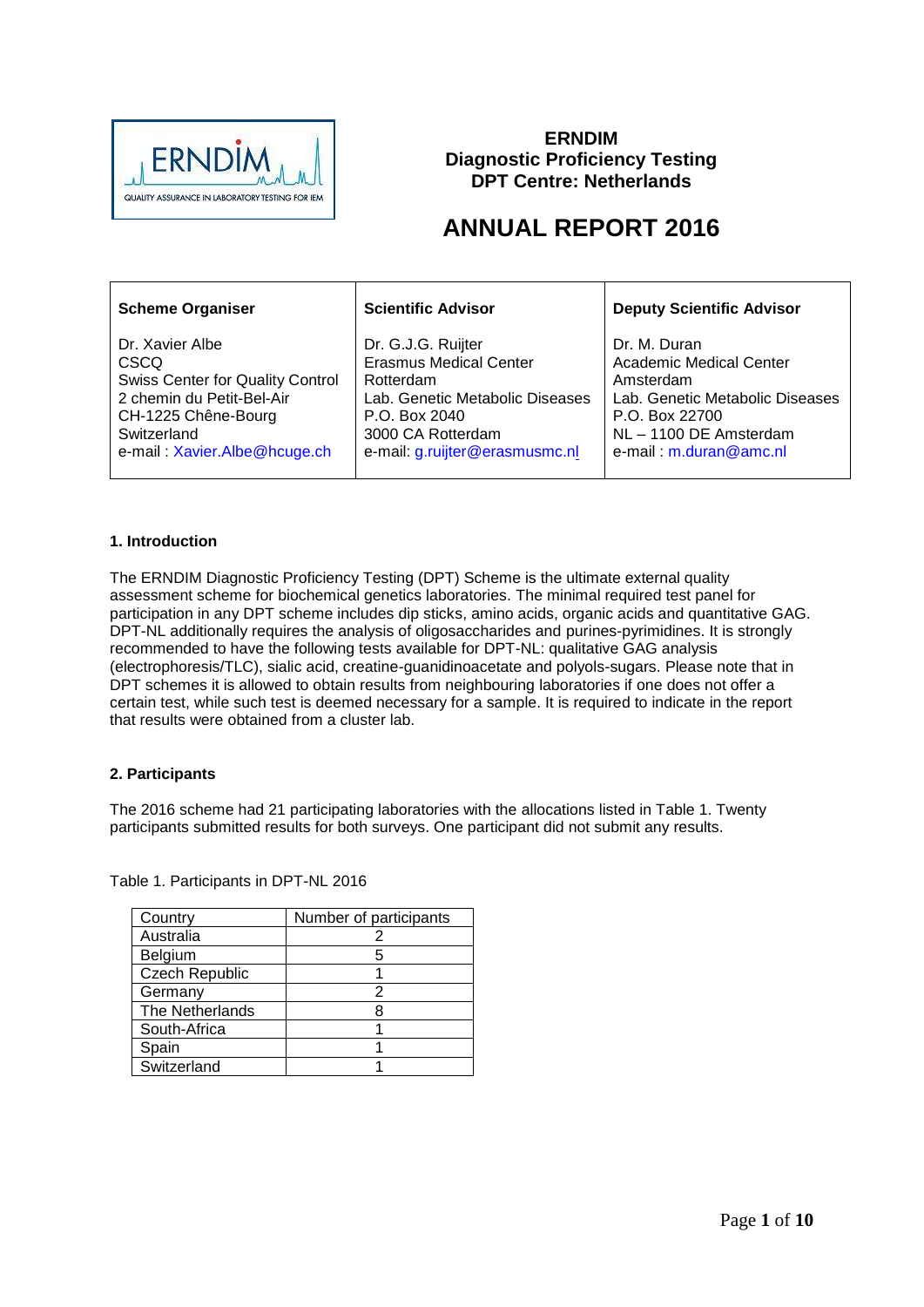# **3. Logistics of the scheme**

The samples used in the DPT scheme are authentic human urine samples and were selected by the Scientific Advisors of the scheme (Table 2). Sample pre-treatment (heat-treatment) was performed in the Scientific Advisor's laboratory, while aliquoting and dispatch of the samples was done by the Scheme organiser. Two surveys were performed; 2016-1 (samples A, B, C) starting February 22, and 2016-2 (samples D, E, F) starting May 23. Before dispatch to participants one set of samples was sent to the Scientific Advisor and checked. In all six samples the typical metabolic profiles were preserved. Sample dispatch was done February 1, 2016 by DHL.

Reports of the samples were submitted electronically on the website of the Swiss organisation for quality control (CSCQ) (https://cscq.hcuge.ch/cscq/ERNDIM/Initial/Initial.php). The time allotted for submitting reports was 3 weeks after opening of the website. Clinical information on the samples was provided through the website.

Table 2. The 2016 DPT NL samples. Samples were provided by dr Fowler (Zurich, Switzerland, DPT-CH), dr Heiner (Groningen, The Netherlands), dr Kozich / dr Chrastina (Prague, Czech Republic, DPT-CZ), dr Martens (Brussels, Belgium) and dr Onkenhout (Leiden, The Netherlands). One sample was acquired with help of the Dutch patient organisation, VKS.

| <b>Sample</b> | <b>Diagnosis</b>                        |
|---------------|-----------------------------------------|
| А             | Hyperoxaluria type 2 (common sample)    |
| в             | 3MCC                                    |
| $\mathbf c$   | HGPRT deficiency (Lesch-Nyhan syndrome) |
| D             | Fucosidosis                             |
|               | <b>MCADD</b>                            |
|               | Prolidase deficiency                    |

# **4. Scoring of results**

General scoring criteria are depicted in Table 3. Scoring of the 2016 samples was performed according to the criteria summarised in Table 4. In order to achieve harmonised scoring throughout the five European DPT schemes, the ERNDIM Board has instituted a second scoring officer belonging to one of the partner DPT schemes as of 2011. The external scores are discussed with the scheme's own scientific advisor(s). For the DPT-NL scheme, the second evaluation was performed by the scientific advisor of the DPT CH scheme in 2016 (Prof. B. Fowler).

Table 3. General criteria for scoring results.

| <b>Item</b>                    | <b>Criterium</b>                                                                | <b>Score</b> |
|--------------------------------|---------------------------------------------------------------------------------|--------------|
| <b>Analytical performance:</b> | Correct results of the appropriate tests                                        | 2            |
|                                | Partially correct or non-standard methods                                       |              |
|                                | Unsatisfactory or misleading                                                    |              |
|                                |                                                                                 |              |
| Interpretative performance:    | Good (diagnosis was established) and<br>adequate recommendations were suggested | 2            |
|                                | Helpful but incomplete                                                          |              |
|                                | Misleading / wrong diagnosis                                                    |              |
|                                |                                                                                 |              |
|                                | Total maximal score for each sample                                             |              |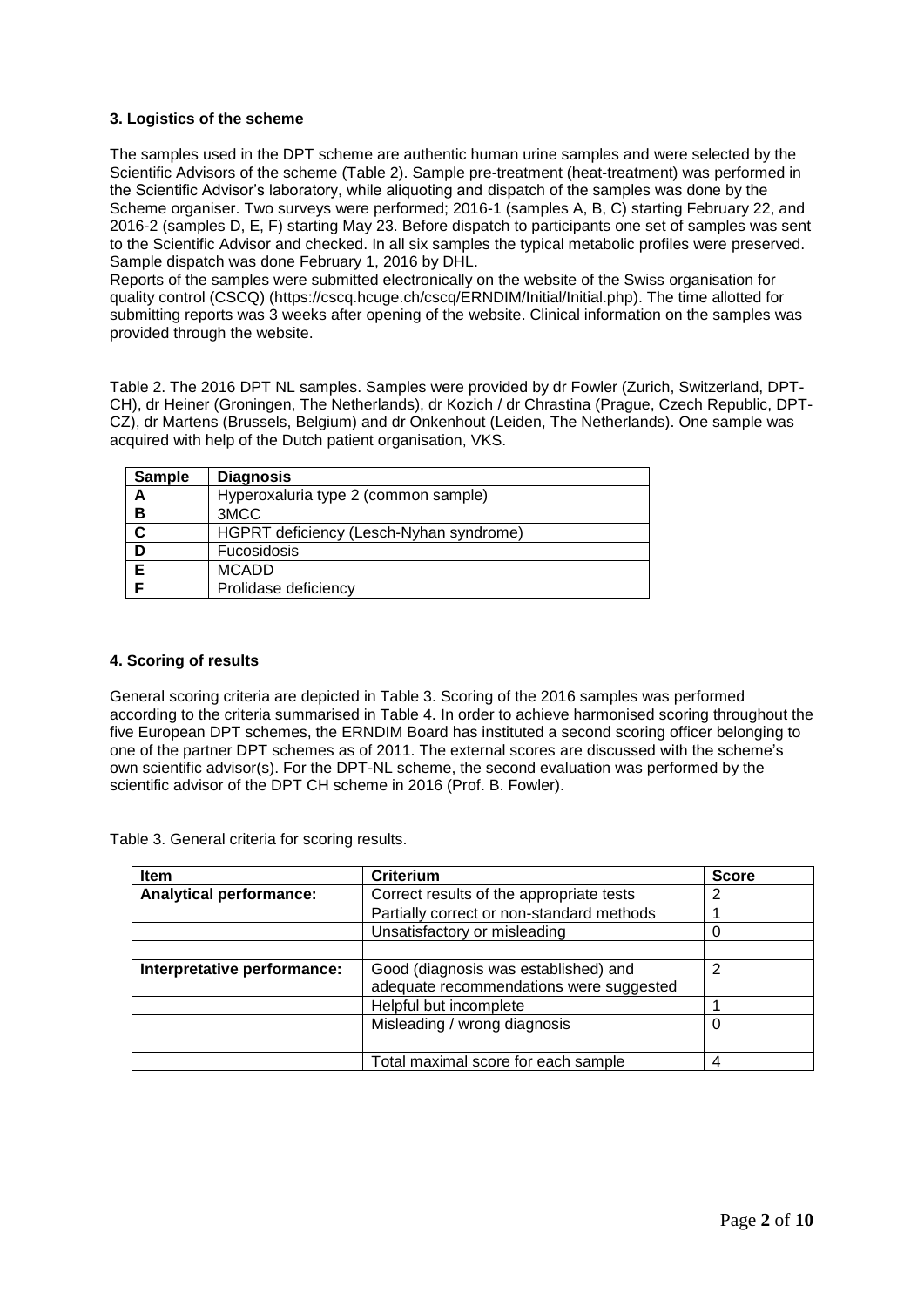| <b>Sample</b> | <b>Analytical</b>                                                                                              | points              | Interpretation                                                                                                                                          | points              |
|---------------|----------------------------------------------------------------------------------------------------------------|---------------------|---------------------------------------------------------------------------------------------------------------------------------------------------------|---------------------|
| A             | Oxalate elevated<br>Glycerate elevated                                                                         | 1<br>1              | Hyperoxaluria type 2<br>Hyperoxaluria unspecified or wrong type<br>Advice to measure oxalate when oxalate<br>analysis is not performed and no diagnosis | 2<br>1              |
| В             | 3-Me-Crotonylglycine (and)<br>3-OH-isovaleric acid elevated                                                    | $\overline{2}$      | 3MCC                                                                                                                                                    | 2                   |
| С             | Xanthine and hypoxanthine<br>elevated                                                                          | $\overline{2}$      | HGPRT def /Lesch-Nyhan syndrome<br>Xanthine oxidase def                                                                                                 | 2<br>1              |
| D             | Abnormal oligosaccharide<br>pattern                                                                            | $\overline{2}$      | <b>Fucosidosis</b><br>Any other oligosaccharidosis or<br>oligosaccharidosis unspecified                                                                 | $\overline{c}$      |
| Е             | Elevated MCADD characteristic<br>acylglycine(s)                                                                | $\mathcal{P}$       | <b>MCADD</b>                                                                                                                                            | $\mathcal{P}$       |
| F             | Elevated iminopeptides or<br>dipeptides<br>Interference or medication<br>metabolites in amino acid<br>analysis | $\mathfrak{p}$<br>0 | Prolidase deficiency<br>Anormal amino acid pattern and advice to<br>further investigate or repeat                                                       | $\mathfrak{p}$<br>1 |

Table 4. Specific criteria for scoring results of the 2016 samples.

The final decision about scoring of the DPT schemes is made in the Scientific Advisory Board. In accordance with a previous decision by the board, participants who failed to achieve satisfactory performance were those who scored less than 15 points out of the maximum of 24 in this year. Starting with the 2014 schemes the concept of 'critical error' is introduced to the assessment of the DPT schemes. Labs failing to make a correct diagnosis of a sample considered as eligible for this category will be deemed not to have reached a satisfactory performance even if their total points for the year exceed the limit set by the SAB. The classification of samples to be judged for critical error was undertaken at the SAB meeting held on November 30, 2016. Possible critical errors identified in the 2016 scheme are listed in Table 5. Previously, critical errors were not applied in 'normal' samples (i.e. without IEM). This will be changed. In future surveys a normal sample may be eligible for critical error if (1) a patient is not suspected of an IEM, and (2) the majority of participants do not mention abnormalities leading to diagnosis, and (3) the reported diagnosis could lead to harmful treatment.

Table 5. Critical errors in the 2016 scheme.

| <b>Sample</b> | <b>Critical error</b>                                                                                       | No. of occurences |
|---------------|-------------------------------------------------------------------------------------------------------------|-------------------|
| А             | Failure to report elevated oxalic acid and<br>glyceric acid                                                 | O                 |
| в             | Failure to report elevated 3-methyl-<br>crotonylglycine and 3MCC deficiency                                 | 0                 |
| C             | None                                                                                                        |                   |
| D             | Failure to report abnormal oligosaccharides<br>and no recommendation to perform<br>oligosaccharide analysis | 0                 |
| Е             | Failure to report MCADD metabolites and<br><b>MCAD</b> diagnosis                                            |                   |
|               | None                                                                                                        |                   |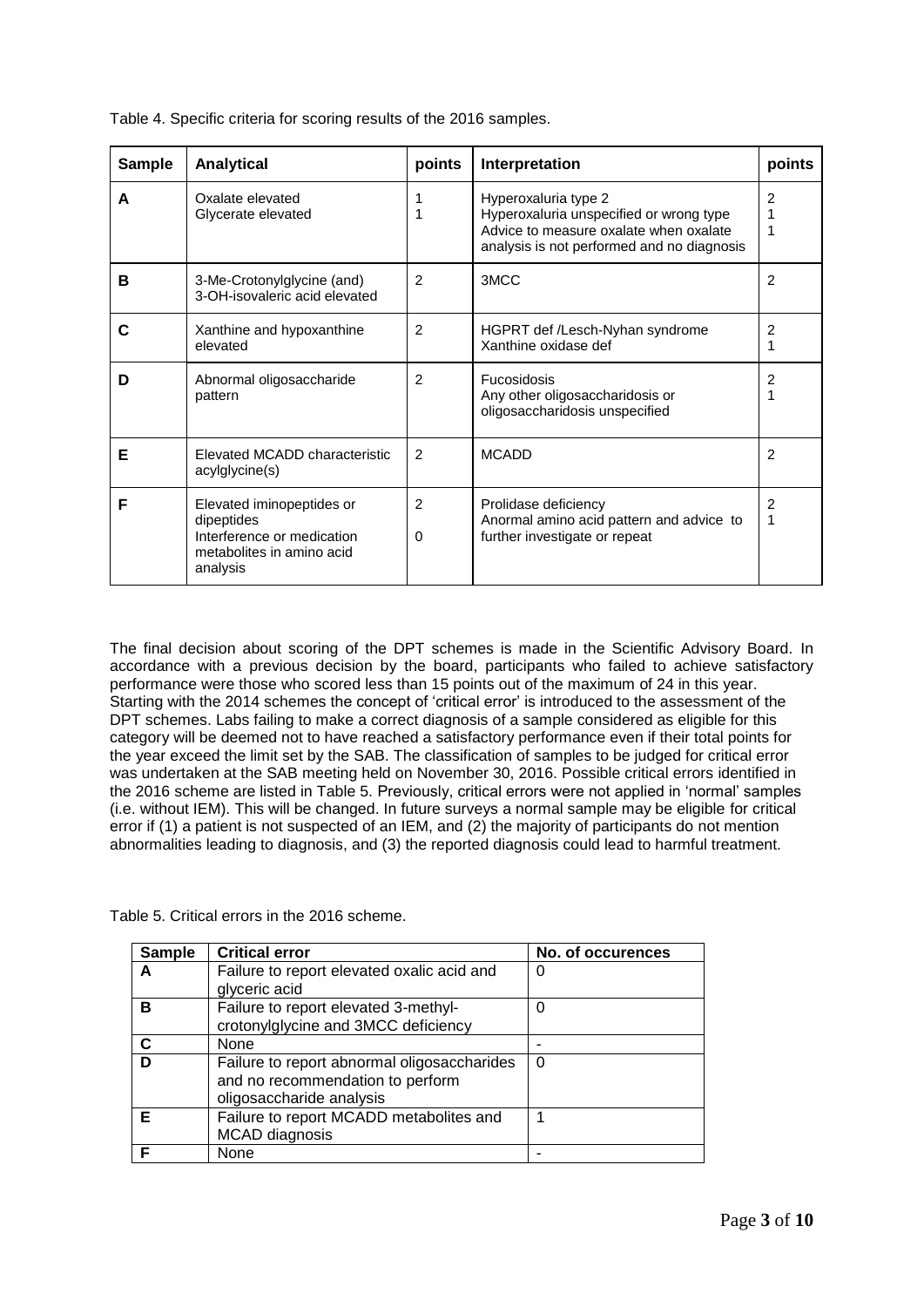# **5. Communication of results**

The CSCQ scheme evaluation programme was used to generate individual lab reports and these were distributed on April 25th and July  $8^{th}$  2016. These individual participant reports included the scores obtained. Scores are still preliminary in interim reports, since the 2<sup>nd</sup> evaluation has not been done. Discussion of the results took place in Rome during the ERNDIM workshop held at the SSIEM conference on September 6, 2016. The meeting, open to participants only, was attended by representatives from 14 of the participating institutes. The scientific advisor of the scheme, George Ruijter (Erasmus Medical Centre Rotterdam) chaired the meeting and presented the analytical/diagnostic points of interest. The minutes of this meeting and the presentation have been sent September 15, 2016 to all DPT-NL participants attending the meeting. Finally, the annual report summarises scheme organisation and results and also includes items discussed during the DPT meeting.

ERNDIM provides a single certificate for all its schemes with details of participation and performance.

Two Performance Support letters will be send for the 2016 surveys. Five were issued for the 2015 surveys.

# **6. Proficiency of the 2016 surveys**

Proficiencies (% of maximal achievable points for all labs) of the 2016 samples are summarized in Table 6. Distribution of scores is given in Table 7.

Maximal scores (24 points) were obtained by 2 out of the 20 participating labs, while 13 labs scores at least 20 p. Samples A, B and E were rather straightforward, while sample C, D and F were more challenging. Overall performance for all six samples was 85%, which is comparable to the performance in 2015 (also 85%), but considerably better than earlier years.

| <b>Sample</b> | <b>Diagnosis</b>                           | No. of<br>reports | Proficiency (%) |                |              |
|---------------|--------------------------------------------|-------------------|-----------------|----------------|--------------|
|               |                                            |                   | analytical      | interpretation | <b>TOTAL</b> |
| А             | Hyperoxaluria type 2                       | 20                | 80              | 98             | 89           |
| в             | 3MCC                                       | 20                | 100             | 100            | 100          |
| C             | HGPRT deficiency (Lesch-Nyhan<br>syndrome) | 20                | 85              | 78             | 81           |
| D             | Fucosidosis                                | 20                | 95              | 65             | 80           |
| Е             | <b>MCADD</b>                               | 20                | 95              | 95             | 95           |
| F             | Prolidase deficiency                       | 20                | 58              | 70             | 64           |

Table 6. Performance on the DPT 2016 samples.

Table 7. Distribution of final scores in 2016; for each sample the number of participants with score 0/1/2/3/4 points is given. Score 0 due to non-submission of results is not included.

| Sample | 0 points |  | 3 |    |
|--------|----------|--|---|----|
|        |          |  |   |    |
| В      |          |  |   |    |
|        | ົ        |  |   | 15 |
|        |          |  |   |    |
|        |          |  |   |    |
|        | 5        |  |   |    |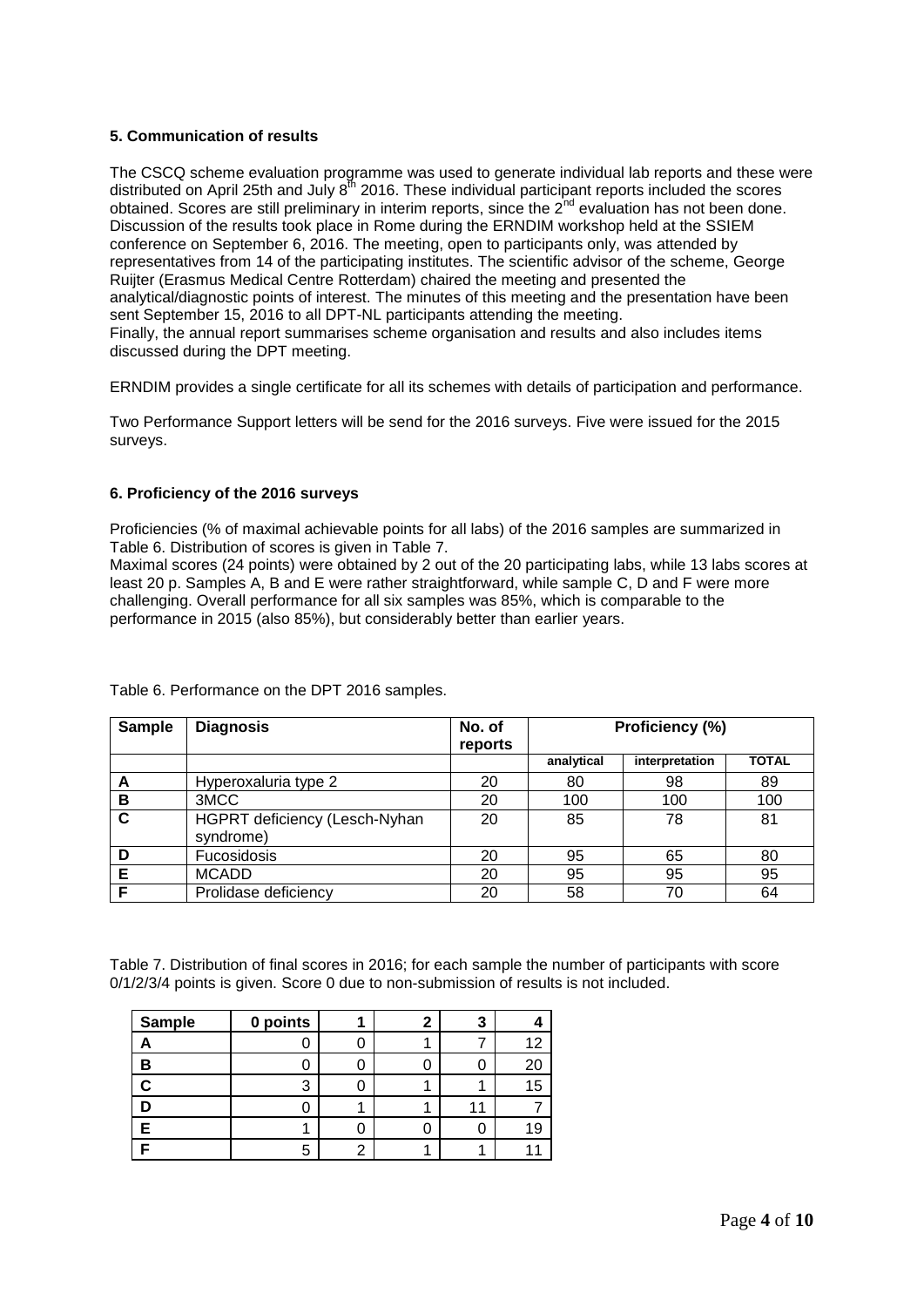# **7. Results of individual samples and evaluation of reporting**

# **Sample 2016-A: Hyperoxaluria type 2 (GRHPR deficiency, OMIM 260000).**

Clinical description: At the age of 5 years this boy was referred for the first time to a pediatric nephrologist, because of urolithiasis. At ages 7 and 10, again renal stones were found. At the time of the urine collection, he was 10 y old and in good health. He used no medication, had a normal diet and adequate renal function.

Sample A was the common sample distributed to participants of all 5 DPT centres and was discussed during the ERNDIM workshop at the SSIEM symposium in Rome, September 6, 2016. The presentation showing results and conclusions on this sample can be viewed on the ERNDIM website (erndim.org).

# **Sample 2016-B: 3-Methylcrotonyl-CoA carboxylase deficiency (OMIM 210200, 210210).**

Clinical description: A male, aged 30, investigated for rheumatic disease.

# **Analytical.**

All participants reported elevated 3-methylcrotonylglycine (2 points) and all but one elevated 3-OHisovaleric acid. Analytical proficiency was 100%. The following concentrations were reported:

| Organic acid            | median value | range    |     |
|-------------------------|--------------|----------|-----|
| 3-OH-isovaleric acid    | 1366         | 105-2183 | 15  |
| 3-methylcrotonylglycine | 398          | 151-1650 | 10. |

The presence of allopurinol/oxypurinol was reported by many labs. Also elevated xanthine, low/decreased uric acid and elevated orotic acid were mentioned. This patient was apparently treated by allopurinol for his rheumatic disease.

### **Interpretation.**

All participants concluded that 3MCC deficiency was the most likely diagnosis. Biotinidase deficiency (and holocarboxylase synthase deficiency) was considered a possibility by some participants. This cannot be excluded with certainty on the basis of merely urine organic acids, but is unlikely since no other organic acid abnormalities were present suggestive for multiple carboxylase deficiency (such as elevated lactate, methylcitrate, 3-OH-propionic acid). Further investigations to establish 3MCC or biotinidase deficiency is necessary. The possibility of dietary biotin deficiency was suggested and as a consequence the need to rule out biotinidase deficiency.

Recommendations for further investigations included: plasma acylcarnitine analysis, 3MCC activity in fibroblasts and mutation analysis of the MCC1 and MCC2 genes.

### **Overall proficiency (based on points)** 100%

The diagnosis 3MCC deficiency in this sample was straightforward, but is an incidental finding. It does not explain the symptoms in the patient. Five participants did mention this in their report. Clearly, if this had been a real diagnostic request, the absence of a causal relationship between symptoms and the diagnosis must be explained.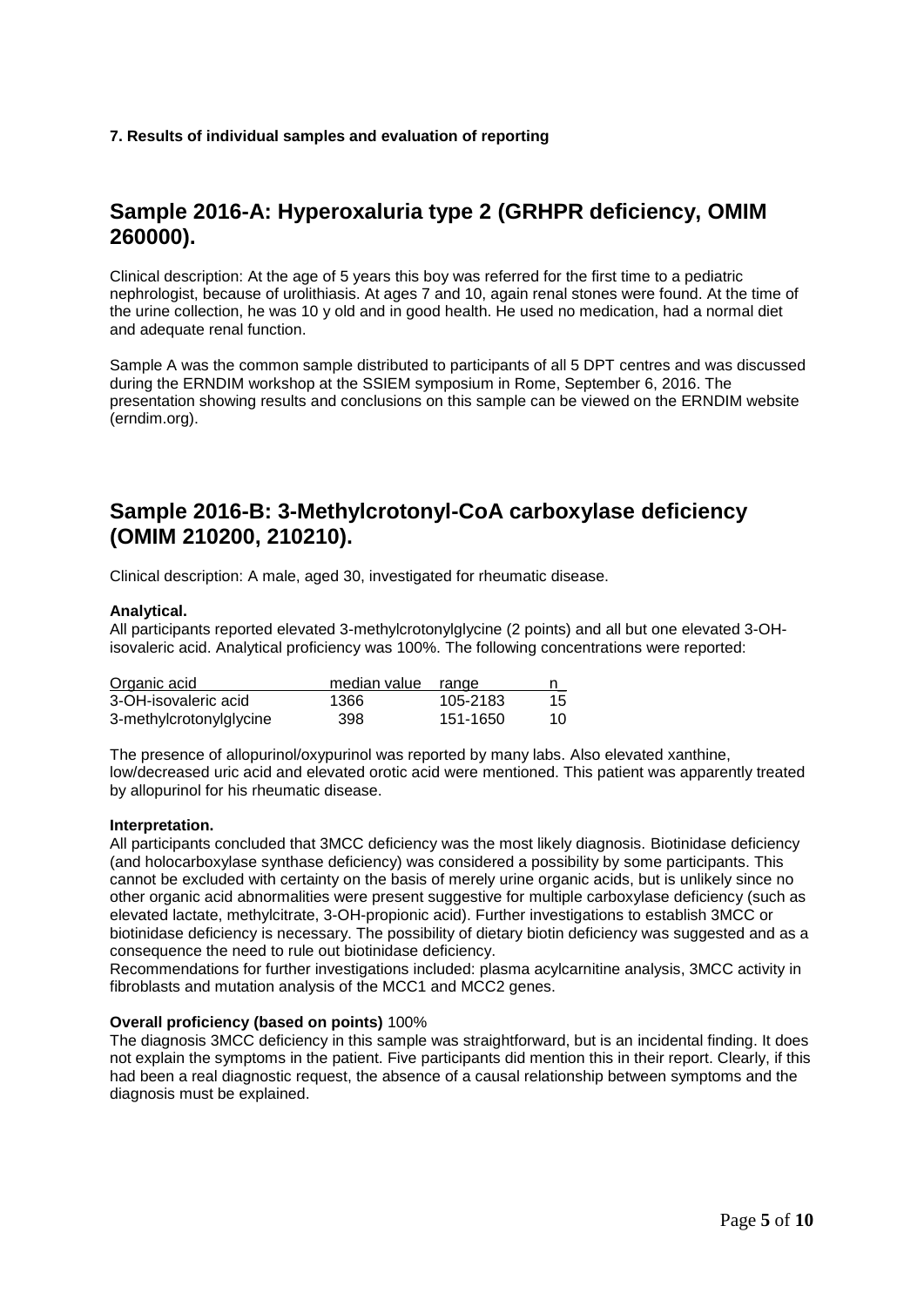# **Sample 2016-C: Lesch-Nyhan syndrome (HGPRT deficiency; OMIM 300332).**

Clinical description: A 12 months old boy with muscular hypotonia, dystonia and slight global retardation. The sample was taken at 5 years while under treatment.

At 12 months of age this patient had elevated xanthine, hypoxanthine and uric acid in urine and high plasma uric acid. HGPRT activity in lymphocytes was deficient (Amsterdam) confirming Lesch-Nyhan syndrome. The diagnosis was additionally confirmed by DNA analysis. Treatment has been undertaken with allopurinol. Before the start of allopurinol treatment xanthine was 500 mmol/mol creat, hypoxanthine 459 and uric acid 1991.

# **Analytical.**

Labs performing purine and pyrimidine analysis were able to detect increased hypoxanthine (n=16/20) and xanthine (n=17/20). Uric acid was reported normal (n=8) or low/decreased (n=8). The presence of allopurinol (or oxypurinol) was reported by 15 labs. Orotic acid was reported elevated by 2 labs, but normal by 5 others. Orotidine was detected in this sample by participants using LC-MS/MS for purinepyrimidine analysis (n=5) as well as labs using HPLC-UV (n=6). Accumulation of orotidine, and to a lesser extent orotic acid, is explained by the allopurinol use.

Analytical proficiency was 85%. The following concentrations were reported:

| Purines-Pyrimidines | median value | range    | n  |
|---------------------|--------------|----------|----|
| Xanthine            | 620          | 119-1649 | 15 |
| Hypoxanthine        | 1271         | 702-1720 | 15 |
| Uric acid (uricase) | 208          | 160-266  | 8  |
| Uric acid (LC)      | 224          | 174-228  | 4  |

Many labs reported slightly increased values of their GAG screening test (n=13). Electrophoresis or TLC was considered normal by 5 labs and 'borderline' by 1. Elevated GAG in this urine sample is unexplained. Oligosaccharides were stated as abnormal by 8 labs, but normal by another 5. The pattern is clearly abnormal for a 5-year old boy and by some participants interpreted as similar to Pompe's disease or α-mannosidosis. However, direct comparison of sample 2016 C to Pompe and αmannosidosis samples shows differences (Fig. 1). The prominent band in sample 2016 C is lactose. The oligosaccharide abnormalities may relate to special nutrition.



Fig. 1. Oligosaaccharide analysis of sample 2016 C compared to one Pompe and 2 different αmannosidosis samples.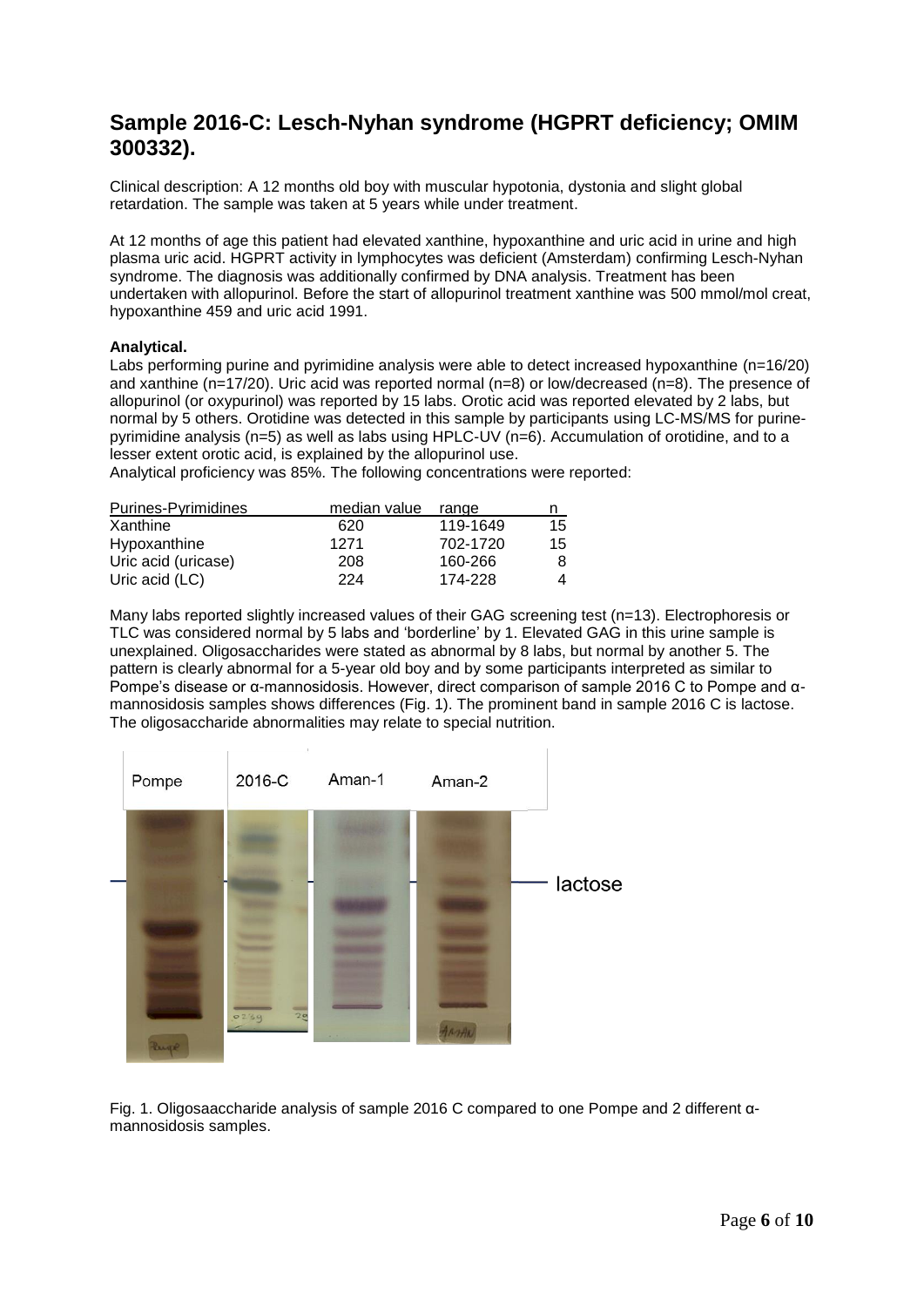# **Interpretation.**

From the 17 participants that determined purines-pyrimidines, 15 established the correct diagnosis. The following diagnoses were reported:

| <b>Diagnosis</b>     | Most likely | other possible comment |                                        |
|----------------------|-------------|------------------------|----------------------------------------|
| <b>HGPRT</b> def     | 15          |                        |                                        |
| Xanthine oxidase def |             |                        | less likely based on clinical symptoms |
| <b>PRPS</b> superact |             |                        | less likely based on clinical symptoms |
| Alpha-mannosidosis   |             |                        | oligosaccharide pattern not identical  |
| MPS/mucolipidosis    |             |                        | GAG not clearly abnormal               |
| ADSL def             |             |                        | SAICAr, S-Ado normal                   |
| Pompe disease        |             |                        | Oligosaccharide pattern not identical  |

Recommendations for further investigations included: HGPRT activity in erythrocytes or fibroblasts and mutation analysis of the HPRT gene.

**Overall proficiency (based on points)** 81%

Correct interpretation required purine analysis.

# **Sample 2016-D: Fucosidosis (α-L-fucosidase deficiency; OMIM 230000).**

Clinical description: A boy aged 7 y with severe psychomotor retardation, coarse facies and dysostosis multiplex.

# **Analytical.**

Oligosaccharide analysis (Fig. 2) was performed by 19/20 labs and all reported an abnormal profile, which was scored with 2 points. Almost all participants (18/20) reported (slight) elevation of total GAG, but only few reported abnormal excretion of GAG species (KS: 3/20, DS: 1/20). The occurrence of keratan sulfate in fucosidosis has been reported by Greiling et al (1978) J Clin Chem Clin Biochem 16:329. Four labs reported elevated conjugated sialic acid, while 2 reported elevated aspartylglucosamine.



Fig. 2. Oligosacharide analysis by TLC. The arrow indicates sample 2016D. For comparison another fucosidosis sample, a GM1 sample and a sialidosis sample are also depicted.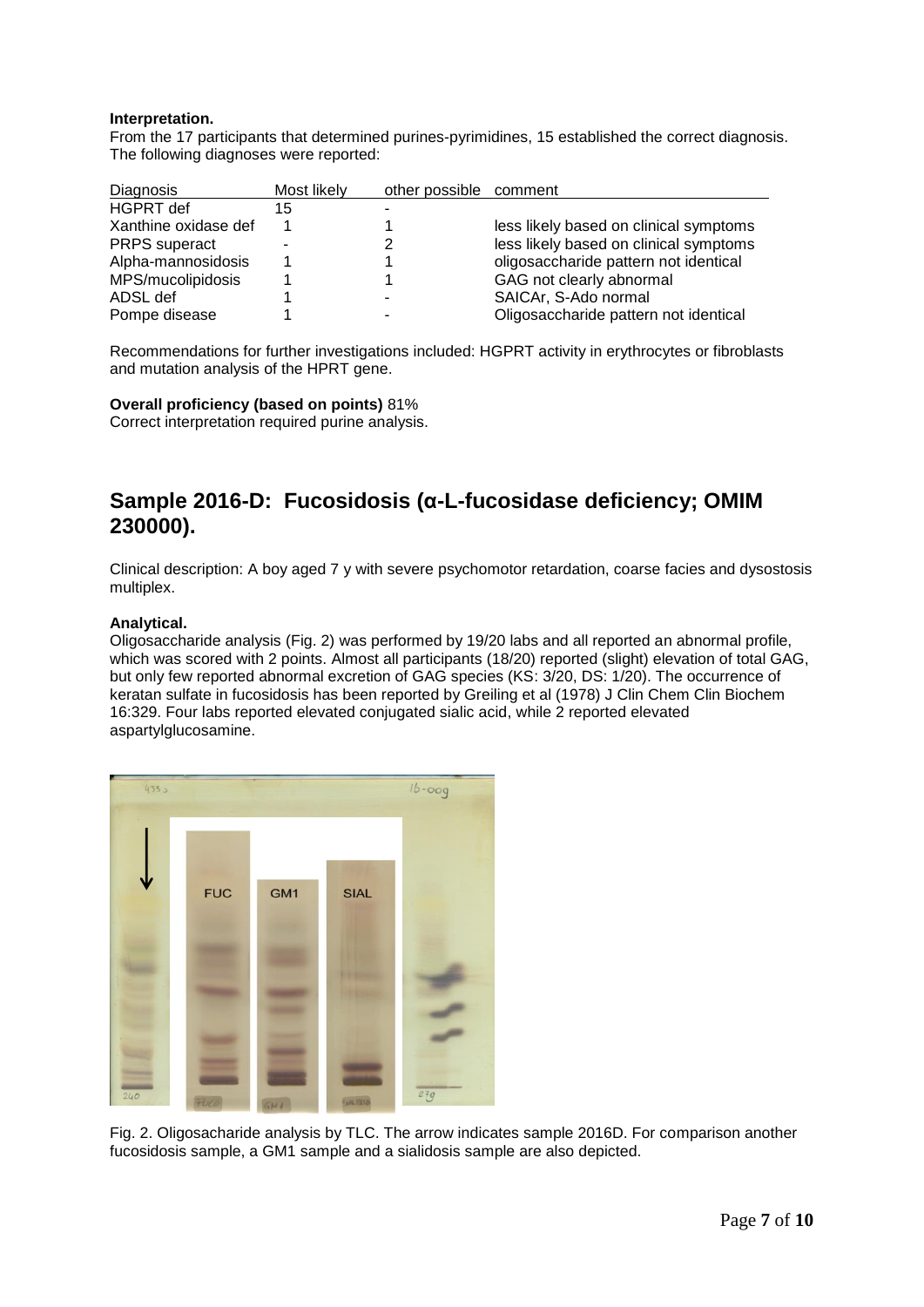# **Interpretation.**

Seven participants interpreted the oligosaccharide pattern as characteristic for fucosidosis (2 points). Interpretation of the oligosaccharide pattern was apparently challenging and various other oligosaccharide disorders, mostly GM1 and sialidosis/galactosialidosis, were mentioned (1 point).

| Diagnosis                    | most likely | other possible |
|------------------------------|-------------|----------------|
| Fucosidosis                  |             |                |
| GM1 gangliosidosis           | 5           | 3              |
| Sialidosis/galactosialidosis | 3           | 2              |
| Mucolipidosis type II (III)  |             | 4              |
| <b>MPS IVB</b>               |             | 2              |
| <b>MPS</b>                   |             |                |
| Aspartylglucosaminuria       |             |                |
| Oligosaccharidosis           |             |                |

Recommendations focused at measuring lysosomal enzyme activities consistent with the conclusions reported. α-Fucosidase activity testing is key in this patient. Mutation analysis of the FUCA1 gene is possible, but not widely available.

When interpretation of the oligosaccharide pattern is uncertain, several enzymes should be assayed in parallel. A mucolipidosis panel (several lysosomal enzymes in plasma) is usually available in labs performing LSD enzyme testing and α-fucosidase may be included in such panels.

Please note that an Oligosacharide kit containing positive urine samples is available at SKML (MCA laboratory, Winterswijk, The Netherlands).

A few reports have appeared in the literature describing oligosaccharide analysis by MALDI-TOF, such as Xia et al (2013) Clin Chem 59:1357-1368. In fucosidosis samples these authors report mono- and di-fucosylated oligosaccharides and, interestingly, some oligosaccharides characteristic for fucosidosis contain asparagine or sialic acid.

# **Overall proficiency (based on points)** 80%

Abnormal oligosaccharides were reported by all participants performing oligosaccharide analysis, but interpretation was challenging.

# **Sample 2016-E: MCADD (OMIM 201450)**

Clinical description: Girl diagnosed at the age of 2.5 years following an episode with coma. The urine sample was collected at age 19 y.

Sample E was obtained with the help of the Dutch Patient organisation VKS.

### **Analytical.**

All, but one, of the participating labs found at least one of the acylglycines typically found in urine from MCADD patients (2 points). The following metabolites were reported elevated (sorted by decreasing number):

| Organic acids               | reported incr | median value | range    |
|-----------------------------|---------------|--------------|----------|
| Hexanoylglycine             | $n = 15$      | 3.1          | $0 - 16$ |
| Phenylpropionylglycine n=15 |               | 14.2         | 4-66     |
| Suberylglycine              | n=11          | 6.3          | $0 - 85$ |
| 5-OH-hexanoic acid          | $n=3$         |              |          |
| Suberic acid                | $n=2$         |              |          |
| 7-OH-octanoic acid          | $n=2$         |              |          |
| Adipic acid                 | $n=1$         |              |          |

In this sample of an MCADD patient in stable condition, the concentrations of the characteristic metabolites were not high, but yet clearly abnormal. In particular phenylpropionylglycine was easily detected (approx. 90 umol/L). Four labs reported abnormal acylcarnitines (e.g. C8, ratio C8/C10), while 3 considered the urine acylcarnitine pattern non-informative.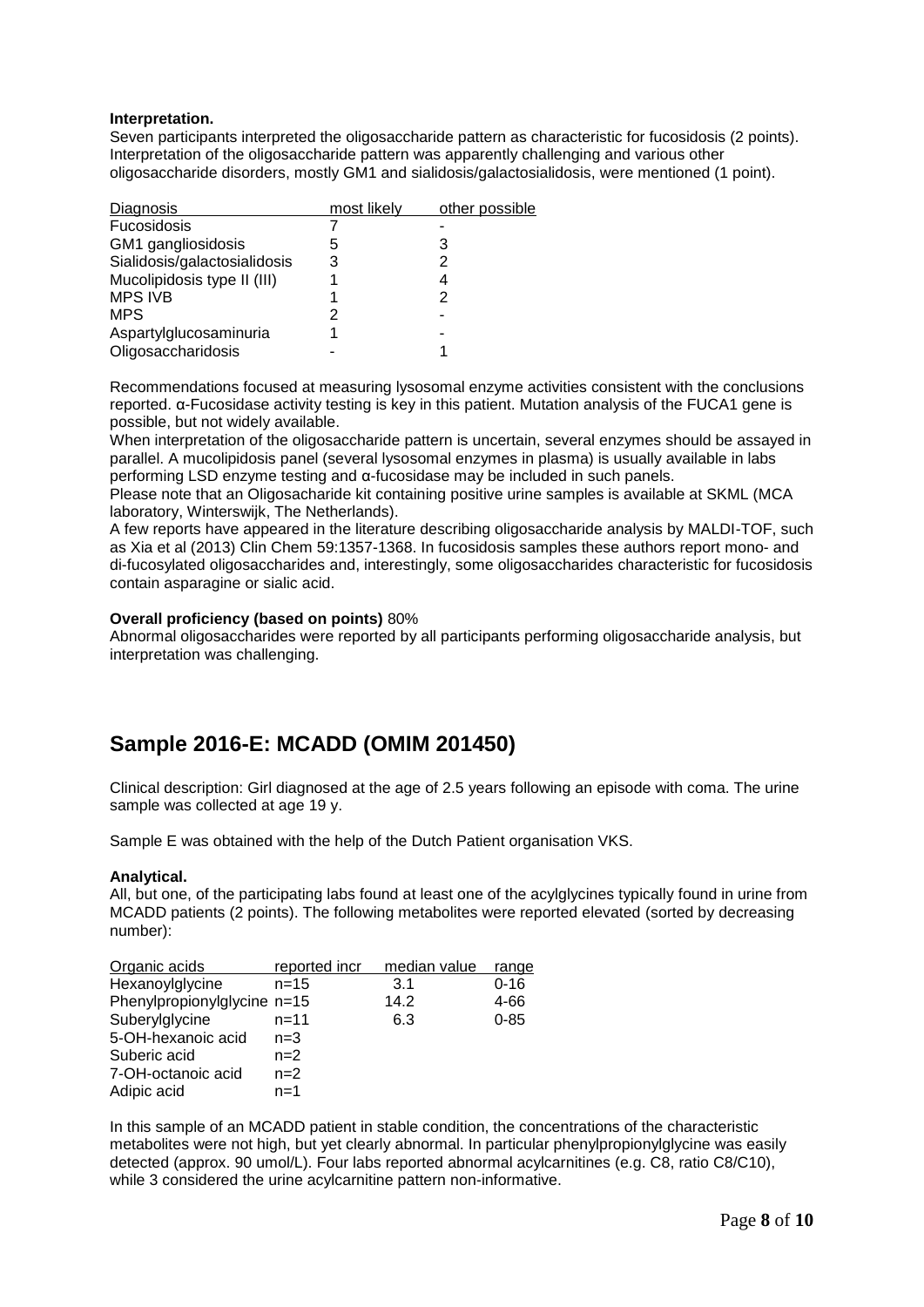### **Interpretation.**

Even though the hexanoyl-/phenylpropionyl-glycine concentrations were not very high, 19/20 participants identified these metabolites and established the correct diagnosis (2 points). MADD was considered unlikely by 4 labs, but possible by 1 lab.

Recommendations included plasma free carnitine and acylcarnitine analysis, MCAD activity testing in lymphocytes and ACADM mutation analysis.

### **Overall proficiency (based on points)** 95%

This was a straightforward sample, for both analysis and interpretation.

# **Sample 2016-F: Prolidase (PEPD) deficiency (OMIM 170100)**

Clinical description: A 8 years old boy suspected of immunodeficiency. His history showed recurrent severe infections since neonatal period: sepsis, skin ulcers and upper respiratory tract infections leading to hearing problems with secondary mental retardation.

### **Analytical.**

Iminopeptides/dipeptides characteristic for prolidase deficiency were reported by 12 participants (2 points). Five labs interpreted the amino acid abnormalities as interference/medication, while 3 participants reported normal or low concentrations of amino acids. The median of glycylproline concentrations reported was 548 mmol/mol (range 456-1153; n=4). Analytical proficiency was 58%. Amino acids analysis following a procedure to hydrolyse iminopeptides was reported by 5 labs and recommended by another 2. Hydrolysis resulted in increases in proline (and hydroxyproline, glycine) and disappearance of iminopeptides.

GAG were reported slightly elevated by 8 labs, but normal by 6 labs.



Fig. Amino acid analysis (Biochrom 30) of sample 2016 F.

### **Interpretation.**

Prolidase was reported by 12 participants (2 points). The advice to repeat urine amino acid analysis was scored with 1 point. Interpretative proficiency was 70%.

PEPD activity tests in various cell types and PEPD mutation analysis were recommended. Hydrolysis of iminopeptides and repeating urine amino acid analysis in a new sample were also mentioned.